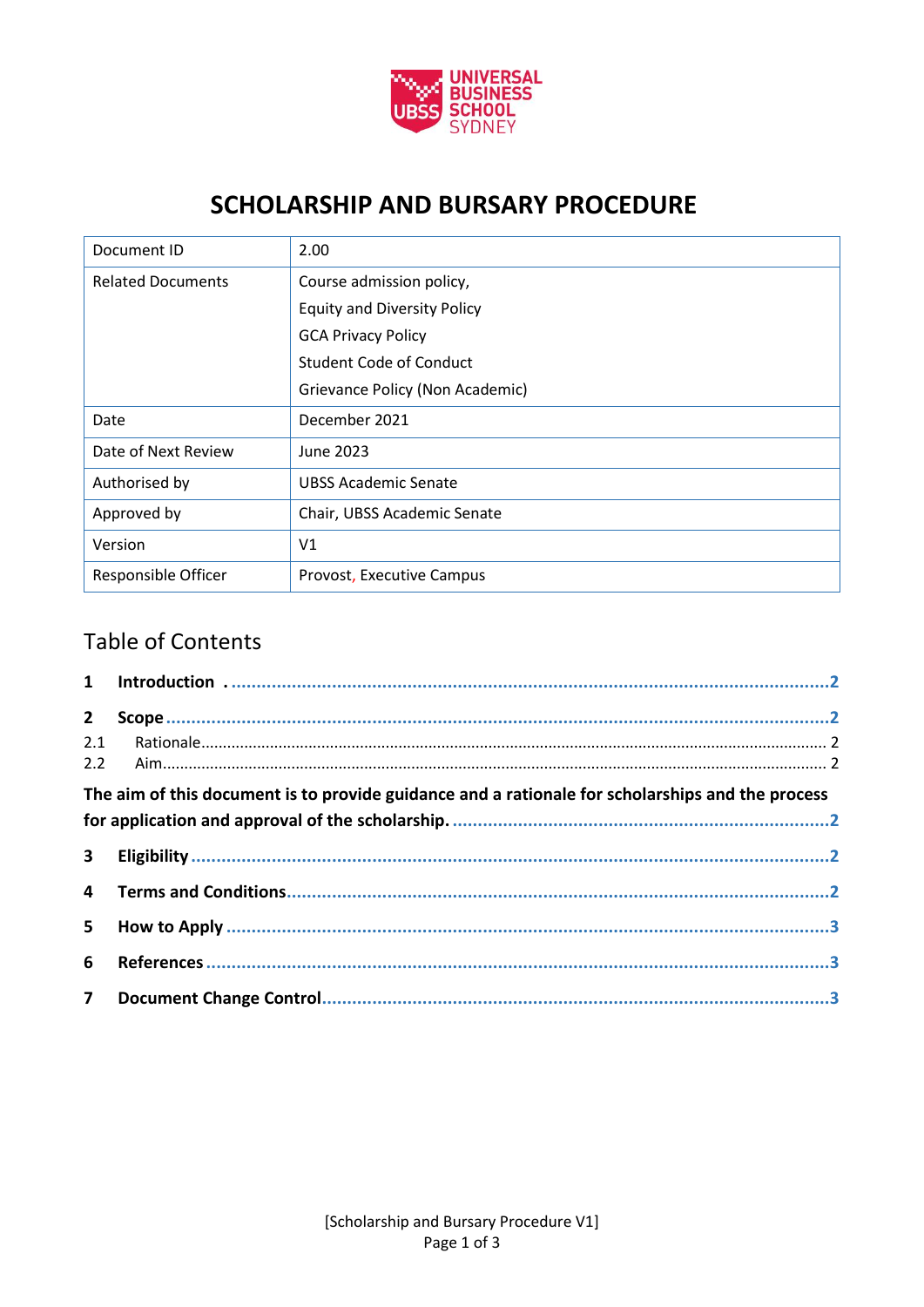

### 1 Introduction

Universal Business School Sydney (UBSS) provides an Executive Delivery Mode Master of Business Administration (MBA) for professionals who are **domestic** students.

#### 2 Scope

#### 2.1 Rationale

This policy applies only to the Executive Delivery Mode MBA students.

#### 2.2 Aim

The aim of this document is to provide guidance and a rationale for scholarships and the process for application and approval of the scholarship.

### 3 Eligibility

- A new student applying for the Executive Delivery Mode MBA program;
- Students currently enrolled in the EDM MBA program;
- Students must be Australian citizens or permanent residents at the time of the application that is they fulfil the definition of 'domestic' as per the definition for Commonwealth Supported Places; and
- Meet the entry requirements for the Executive Delivery Mode MBA program.

#### 4 Terms and Conditions

- The duration will be up to three years (completion of the degree);
- Enrolment must be maintained for the duration of the scholarship;
- Once all 100 scholarship allocations are allocated no more scholarships will be granted for the academic year;
- Scholarships cannot be deferred:
- UBSS reserves the right to terminate the scholarship if a recipient: engages in wilful misconduct; is guilty of a serious misdemeanour; does not commence study; fails to meet academic requirements as specified by the Provost, Executive Campus.

**Note**: for the purposes of this initiative, a domestic student is defined as:

- an Australian citizen who be resident in Australia;
- a NZ citizen who will be resident in Australia for the duration of their units of study; or
- a permanent visa holder who will be resident in Australia for the duration of their units of study. See <https://www.studyassist.gov.au/help-loans/commonwealth-supported-places-csps>